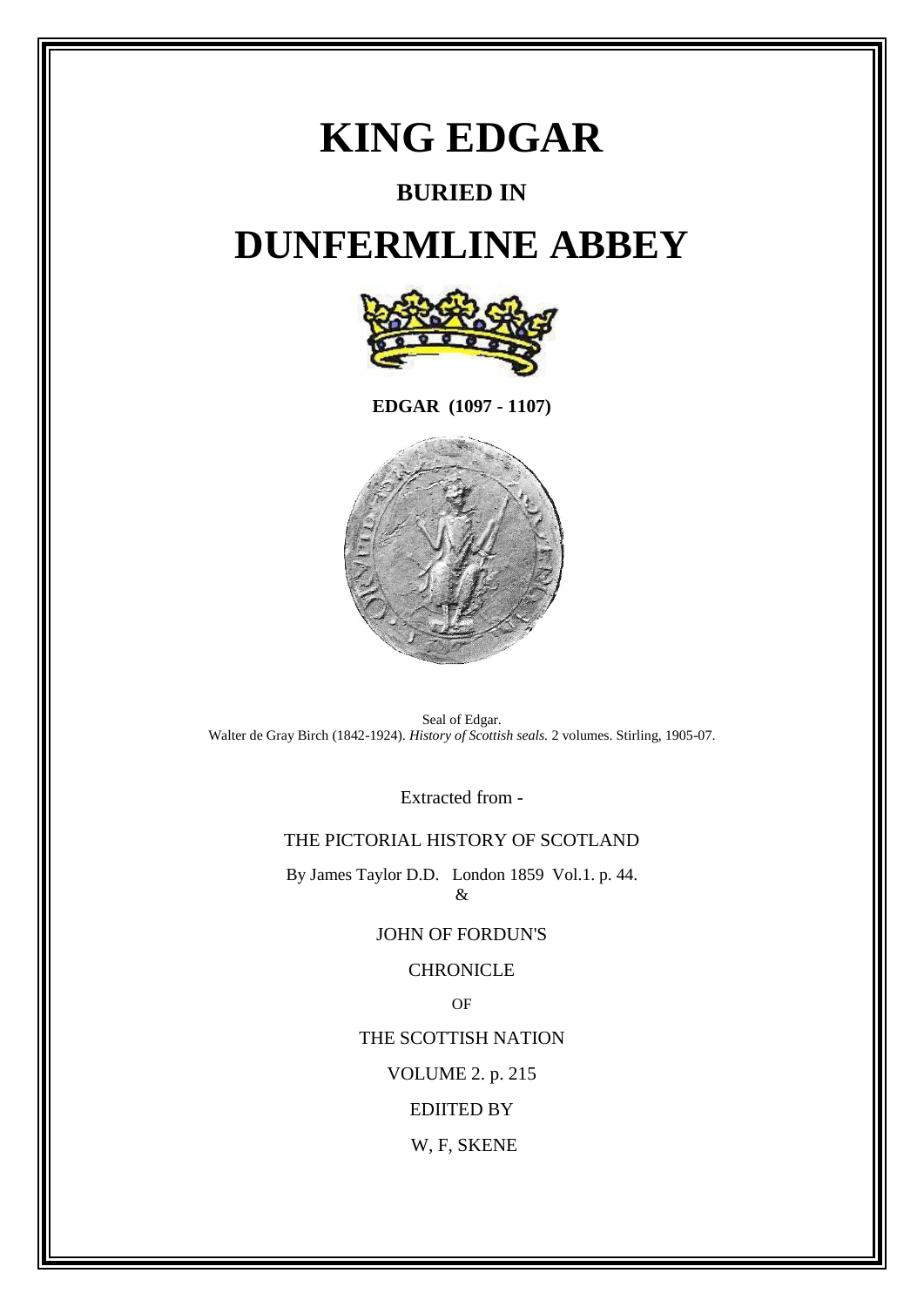#### **SCOTO-SAXON PERIOD. A.D. 1097-1306.**



Edgar [1097-1107] the son of Malcolm Canmore, ascended the Scottish throne in 1097, while still a youth, and retained it till is death, on the 8th of January 1107. During his reign the country appears to have enjoyed tranquility both at home and abroad. The marriage of his sister Matildia, or Maud, to Henry Beauclerk, King of England, doubtless contributed to the maintenance of peace between the two countries, and the disposition of Edgar was little likely to provoke hostilities. "He was a sweet-tempered, amicable man," says Aldred, a contemporary chronicler, "in all tings resembling Edward the Confessor, mild in his administration, equitable and beneficent."<sup>1</sup> Edgar, dying without issue, was succeeded by his brother, Alexander I. (Pictorial History of Scotland Vol. 1 p. 59.)

#### **JOHN OF FORDUN'S CHRONICLE** -CHAPTER XXV. P. 214

#### *Return of Malcolm's sons from England - Flight of Donald from Battle.*

 MEANWHILE, when Edgar Clito saw that Donald had wickedly usurped the throne of Scotland, which by right, belonged to his nephews, and that he would not restore it, though more than once besought thereto by ambassadors, by a friendly intervention, he was stirred to wrath. So he gathered together from all sides a vast number of his friends, and being strengthened by the aforesaid King William's help, set out against Donald in order to drive him out, and appoint as king of Scotland, his nephew Edgar, a younger son of King Malcolm and his sister Margaret. While, therefore, young Edgar was hastening towards his native soil, and was in fear of the turbulence of his foes, Saint Cuthbert stood before him, in the stillness of night, and said: - "Fear not, my son; for God has been pleased to give thee the kingdom. And this shall be a token unto thee: When thou shalt have taken my standard with thee from the monastery of Durham, and set it up against thine scattered, and those that hate thee shall flee before thy face!" When the young man awoke, he reported the matter to his uncle Edgar; and, committing himself and all his friends to God and to the patronage of Saint Cuthbert, he carried out, with a stout heart, what the saint had encouragingly bidden him do. When, afterwards, the armies met, and Saint Cuthbert's standard was raised aloft, a certain knight of English birth, named Robert, the son of the aforesaid Godwin, and the heir and rival of his father's prowess, being accompanied by only two knights, charged the enemy, and slew their mightiest, who stood out, like champions, in front of the line of battle. So, before the armies had neared one another, Donald and his men were put to flight; and thus, by the favour of God and the merits of Saint Cuthbert, Edgar happily achieved a bloodless victory. See how a faithful home-born people is afraid to withstand its true and liege lord - and so forth, as already shown in Chapter VIII. Let, therefore, the lawless usurpers of kingdoms beware, and shrink from leading a faithful people to war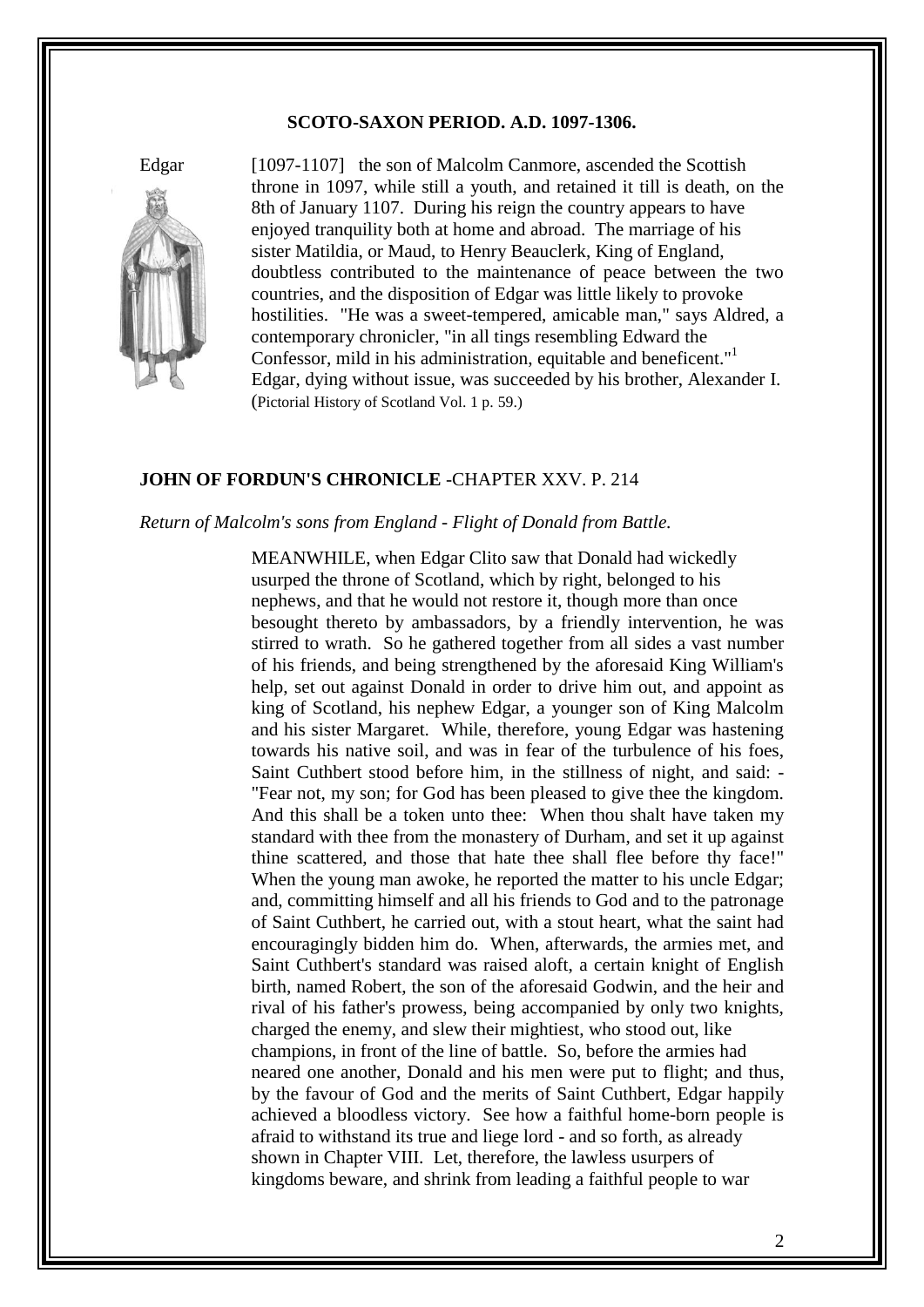against their lawful and liege lord, or his heir, any more than a good son against his father. But Edgar, being now in better heart, revived the manly courage of his men - though, indeed, that was not needed and marched into the kingdom of his fathers, which rightfully belonged to him; and, as he marched in, the kingdom was joyfully offered him by the inhabitants, with none to hinder or gainsay; and he accepted it, and governed it gloriously ever after.

#### CHAPTER XXVI. P. 215

#### *Accession of King Edgar, Malcolm's son, to the Throne - Donations made to Saint Cuthbert*.

IN the year 1098, therefore - the forty-second of the Emperor Henry, Edgar, son of King Malcolm and Margaret, succeeded his uncle Donald, and reigned nine years and some months. Donald himself, indeed, was by him taken prisoner, blinded, and doomed to perpetual imprisonment. Now, when Edgar had been peacefully raised to the throne, and had undertaken to order all things according to his will, he remembered that saying of Solomon's "In the days of prosperity be not unmindful of adversity." So he was not unmindful of his leader, Saint Cuthbert; and gave, granted, and confirmed to the monks of Durham, in perpetuity, his estates of Coldingham, with all the pertinents thereof. This princely man and bountiful king likewise heaped gift on gift; for he gave and confirmed in possession to the bishop of Durham and his successors, the noble village of Berwick, with its appurtenance. This great gift of the king's the whole bishopric thankfully received, and held it in happy peace; until Ranulf the bishop, proved himself unworthy of it - and justly so - on this wise. While King Edgar was on his way to William II, king of England, that Robert, son of Godwin, of whom mention was made above, tarried. with the king's leave, on an estate the king had given him, in Landonia (Lothian); and while he was seeking to build a castle there, he as at last, all of a sudden, beset and taken by the countrymen and barons of Durham - and that same Bishop Ranulf was at the bottom of it. In being thus taken, however, he left a signal remembrance of his bravery among the dwellers in the whole country. Now when Edgar on his return, hears of this, he brought Robert, who had been set free by order of the King of England, back with him to Scotland, in great honour; and whatever he had previously given the bishop he took back to himself - being thoroughly well advised therein.

 In the eleventh year of King William II, says William Magnus king of the Noricans (Norwegians), who has been spoken vanian, and whatever other islands lie in the sea; and while he was steadily making his way to England, by Anglesea, he was met by Hugh Earl of Chester, and Hugh Earl of Shrewsbury and driven out by their arms. Hugh of Shrewsbury fell there.

<sup>1</sup> Aldred, Gen. Reg. Angl. p. 367; Haile's Annals vol. i. p. 53.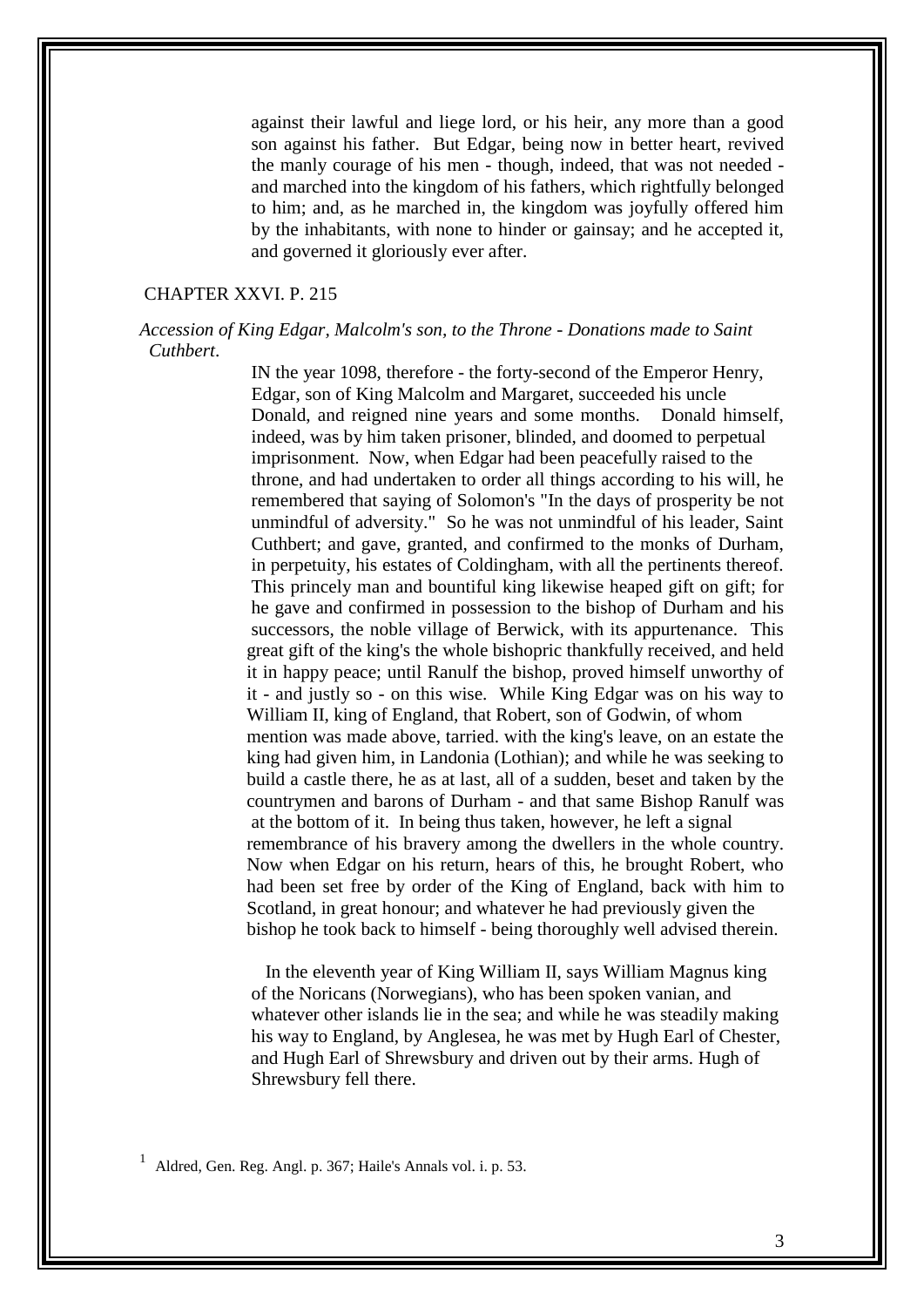#### CHAPTER XXVII.

#### *Marriage of Edgar's sisters, Matilda to Henry King of England, and Mary to Eustace Count of Boulogne - Their sons and daughters - Edgar's death.*

NOW this King Edgar was a sweet and amiable man, like his kinsman, the holy King Edward, in every way; using no harshness, no tyrannical or bitter treatment towards his subjects; but ruling and correcting them with the greatest charity, goodness, and loving-kindness. In the fourth year of his reign on the 2nd of August, William Rufus, king of England, having gone out hunting in the New Forest, was unknowingly, and without malice aforethought, slain by Walter Tirel, a knight from over the sea, while the latter was letting fly a shaft at some wild beast. The king fell without uttering a word afterwards, thus in one short hour atoning for many misdeeds. He was at once deserted by all his train; and being carried away on a cart by some countrymen was buried under the tower at Winchester. He was succeeded in the kingship by his younger brother Henry, surnamed Beauclerk, to whom this King Edgar, the same year gave his sister Matilda to wife. She was anointed and consecrated queen the following Martinmas, by Archbishop Anselm. But Mary, his younger sister, Edgar gave in marriage to Eustace the younger, Count of Bouillon. The characters of these sisters, and their good deeds, will be afterwards, in this little book, in some wise shown forth to whoever would know somewhat thereof. But this same Henry, king of England, begat of queen Matilda, a son named William; who, when seventeen years of age, together with his illegitimate brother Richard, his sister and niece Richard Earl of Chester and many nobles both men and women, as well as 140 knights and 50 seamen, was drowned in the sea at Barbefloth, while coming back to England from Normandy with his father. The king barely escaped with a few followers. The king likewise begat, of Matilda, a daughter named Matilda; who, worthy of an empire by her wisdom, beauty, and wealth, wedded Henry, the Roman emperor. To this Matilda, Henry, king of England, her father, made all the English lords swear fealty, before he crossed the sea a second time; for he had no heir to the throne but her. Then the aforesaid Eustace, Count of Boulogne, begat of the aforesaid Mary, Queen Matilda's sister, a daughter, likewise named Matilda, who marrid a man of great vigour, begotten of a stock equally of kings and of consuls, Stephen, Count of Mauritania (Moriton), King Henry's nephew, and afterwards king of England. Though I pass over the daughters, I hold up the mothers as a pattern of all living. For while beset by the pomps of this world, they were rich in holy virtues - a thing rarely found; tended the poor of both sexes, of whatever condition they might be, as tough they were Christ's members; and most tenderly cherished men of religious orders, clerics, priests, and monks, with singleness of love, and their patrons and men who with Christ were to be their judges. Both after Edgar had reigned nine years and three months in happy peace as was said above, he ended his life at Dundee on the 8th of January, and was entombed in the church of Dunfermline, before the great altar.